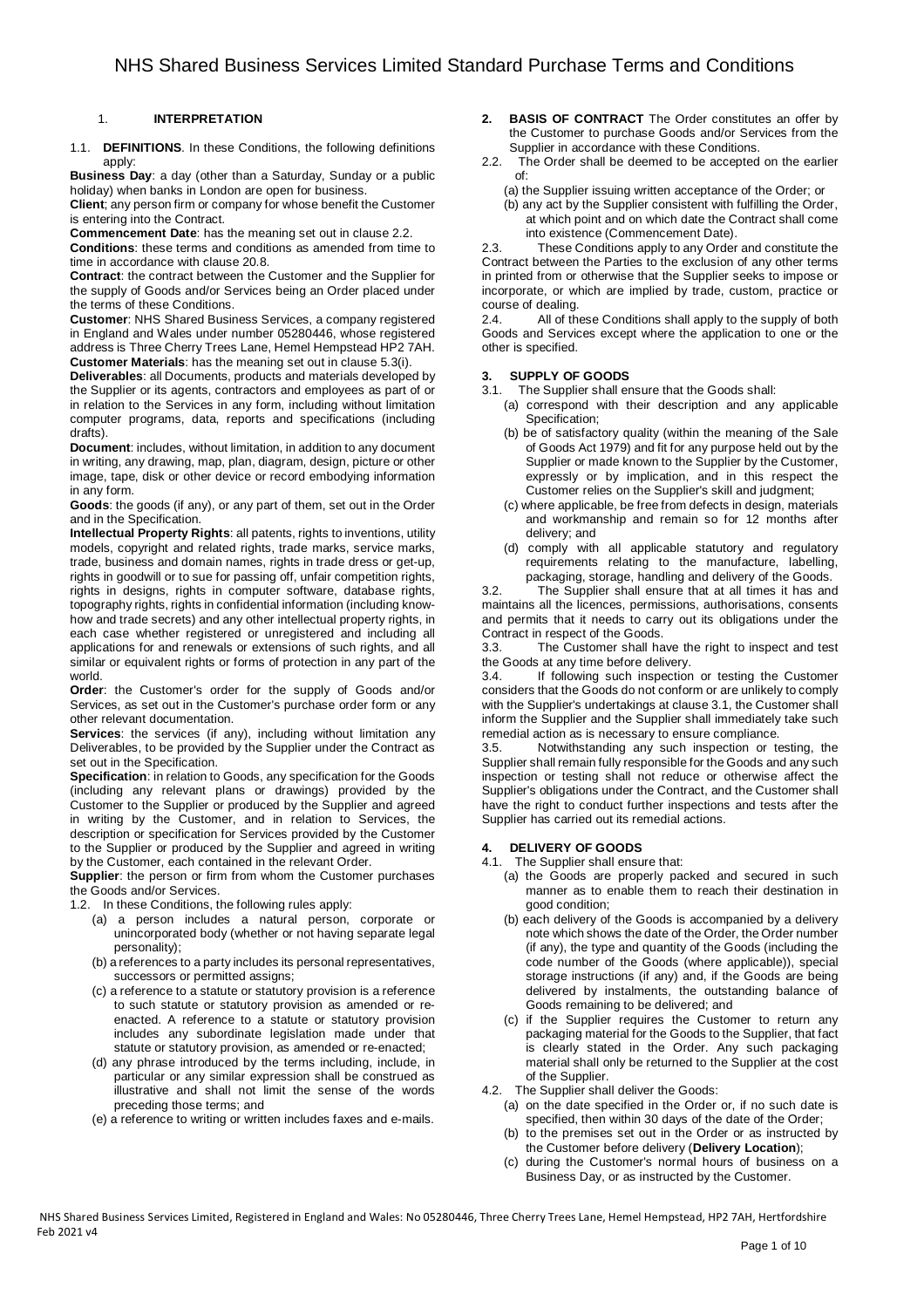4.3. Delivery of the Goods shall be completed on the completion of unloading of the Goods at the Delivery Location. 4.4. If the Supplier:

- - (a) delivers less than 95 per cent of the quantity of Goods ordered, the Customer may reject the Goods; or
	- (b) delivers more than 105 per cent of the quantity of Goods ordered, the Customer may at its sole discretion reject the Goods or the excess Goods, and any rejected Goods shall be returnable at the Supplier's risk and expense. If the Supplier delivers more or less than the quantity of Goods ordered, and the Customer accepts the delivery, a pro rata adjustment shall be made to the invoice for the Goods.

4.5. The Supplier shall not deliver the Goods in instalments without the Customer's prior written consent. Where it is agreed that the Goods are delivered by instalments, they may be invoiced and paid for separately. However, failure by the Supplier to deliver any one instalment on time or at all or any defect in an instalment shall entitle the Customer to the remedies set out in clause 6.1.

4.6. Title and risk in the Goods shall pass to the Customer on completion of delivery.

4.7. Signature by the Customer shall be evidence only that delivery has taken place and shall not affect the Customer's right to invoke any remedy given to it by these conditions or otherwise.

## **5. SUPPLY OF SERVICES**

5.1. The Supplier shall, from the date set out in the Order and for the duration of the Contract, provide the Services to the Customer in accordance with the terms of the Contract.<br>5.2. The Supplier shall meet any performance da

The Supplier shall meet any performance dates for the Services specified in the Order or notified to the Supplier by the Customer.

5.3. In providing the Services, the Supplier shall:

- (a) co-operate with the Customer in all matters relating to the Services, and comply with all instructions of the Customer;
- (b) perform the Services with the best care, skill and diligence in accordance with best practice in the Supplier's industry, profession or trade;
- (c) use personnel who are suitably skilled and experienced to perform tasks assigned to them, and in sufficient number to ensure that the Supplier's obligations are fulfilled in accordance with the Contract;
- (d) ensure that the Services and Deliverables will conform with all descriptions and specifications set out in the Specification, and that the Deliverables shall be fit for any purpose expressly or impliedly made known to the Supplier by the Customer;
- (e) provide all equipment, tools and vehicles and such other items as are required to provide the Services;
- (f) use the best quality goods, materials, standards and techniques, and ensure that the Deliverables, and all goods and materials supplied and used in the Services or transferred to the Customer, will be free from defects in workmanship, installation and design;
- (g) obtain and at all times maintain all necessary licences and consents, and comply with all applicable laws and regulations;
- (h) observe all health and safety rules and regulations and any other security requirements that apply at any of the Customer's premises;
- (i) hold all materials, equipment and tools, drawings, specifications and data supplied by the Customer to the Supplier (**Customer Materials**) in safe custody at its own risk, maintain the Customer Materials in good condition until returned to the Customer, and not dispose or use the Customer Materials other than in accordance with the Customer's written instructions or authorisation;
- (j) not do or omit to do anything which may cause the Customer to lose any licence, authority, consent or permission upon which it relies for the purposes of conducting its business, and the Supplier acknowledges that the Customer may rely or act on the Services.

## **6. CUSTOMER REMEDIES**

6.1. If the Supplier fails to deliver the Goods and/or perform the Services by the applicable date specified in the Order, the Customer shall, without limiting its other rights or remedies, have one or more of the following rights:

- (a) to terminate the Contract with immediate effect by giving written notice to the Supplier;
- (b) to refuse to accept any subsequent performance of the Services and/or delivery of the Goods which the Supplier attempts to make;
- (c) to recover from the Supplier any costs incurred by the Customer in obtaining substitute goods and/or services from a third party;
- (d) where the Customer has paid in advance for Services that have not been provided by the Supplier and/or Goods which have not been delivered by the Supplier, to have such sums refunded by the Supplier; and
- (e) to claim damages for any additional costs, losses or expenses incurred by the Customer which are in any way attributable to the Supplier's failure to meet such dates.

6.2. If the Goods are not delivered by the applicable date, the Customer may, at its option, claim or deduct 5 per cent of the price of the Goods for each week's delay in delivery by way of liquidated damages, up to a maximum of 20 per cent of the total price of the Goods. If the Customer exercises its rights under this clause 6.2 it shall be entitled to exercise the remedies set out in clause 6.1 in respect of the late delivery of the Goods only after liquidated damages have accrued to the level of 20 per cent of the total price of the Goods.

6.3. If the Supplier has delivered Goods that do not comply with the undertakings set out in clause 3.1, then, without limiting its other rights or remedies, the Customer shall have one or more of the following rights, whether or not it has accepted the Goods:

- (a) to reject the Goods (in whole or in part) whether or not title has passed and to return them to the Supplier at the Supplier's own risk and expense;
- (b) to terminate the Contract with immediate effect by giving written notice to the Supplier;
- (c) to require the Supplier to repair or replace the rejected Goods, or to provide a full refund of the price of the rejected Goods (if paid);
- (d) to refuse to accept any subsequent delivery of the Goods which the Supplier attempts to make:
- (e) to recover from the Supplier any expenditure incurred by the Customer in obtaining substitute goods from a third party; and
- (f) to claim damages for any additional costs, losses or expenses incurred by the Customer arising from the Supplier's failure to supply Goods in accordance with clause 3.1.

6.4. These Conditions shall extend to any substituted or remedial services and/or repaired or replacement goods supplied by the Supplier.

6.5. The Customer's rights under this Contract are in addition to its rights and remedies implied by statute and common law.

# **7. CUSTOMER'S OBLIGATIONS**

The Customer shall:

- (a) provide the Supplier with reasonable access at reasonable times to the Customer's premises for the purpose of providing the Services; and
- (b) provide such information as the Supplier may reasonably request for the provision of the Services and the Customer considers reasonably necessary for the purpose of providing the Services.

# **8. CHARGES AND PAYMENT**

- 8.1. The price for the Goods:
	- (a) shall be the price set out in the Order, or if no price is quoted, the price set out in the Supplier's published price list in force at the Commencement Date; and
	- (b) shall be inclusive of the costs of packaging, insurance and carriage of the Goods, unless otherwise agreed in writing by the Customer. No extra charges shall be effective unless agreed in writing and signed by the Customer.
- 8.2. The charges for the Services shall be set out in the Order, and shall be the full and exclusive remuneration of the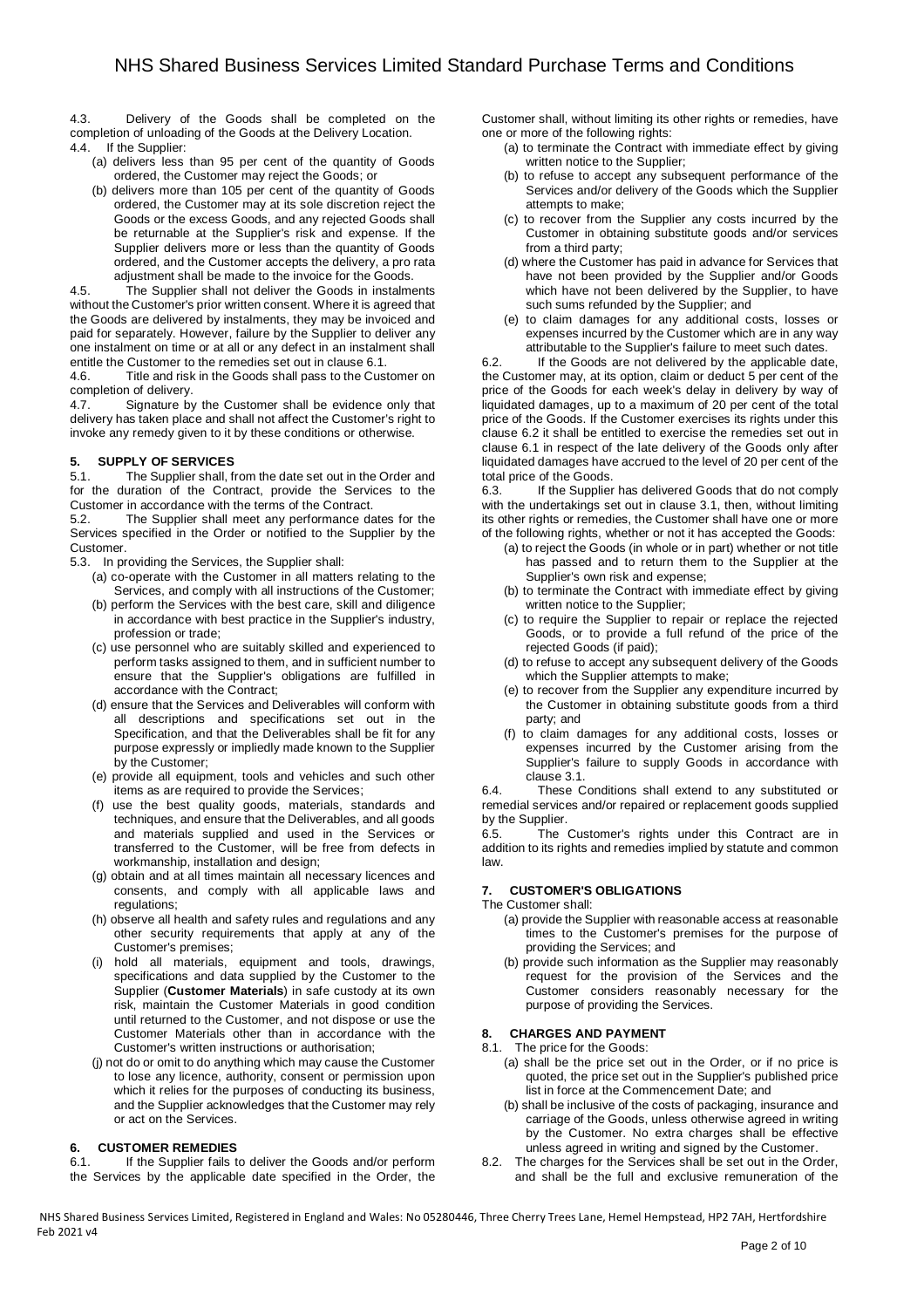Supplier in respect of the performance of the Services. Unless otherwise agreed in writing by the Customer, the charges shall include every cost and expense of the Supplier directly or indirectly incurred in connection with the performance of the Services.

- 8.3. In respect of Goods, the Supplier shall invoice the Customer on or at any time after completion of delivery. In respect of Services, the Supplier shall invoice the Customer on completion of the Services. Each invoice shall include such supporting information required by the Customer to verify the accuracy of the invoice, including but not limited to the relevant Order number. When requested by the Customer the Supplier agrees to (i) accept electronic Purchase Orders applying these Terms and Conditions and (ii) submit electronic invoices in accordance with the Customer's electronic invoice and payment process
- 8.4. Unless a different period is indicated by the Customer on the face of this Purchase Order or required by applicable laws, payment is due net thirty (30) calendar days from the date of the Customer's receipt of the Goods or Services, or from the date the Customer receives a correctly rendered invoice, whichever occurs later. The Customer shall pay the invoiced amounts to a bank account nominated in writing by the Supplier.
- 8.5. All amounts payable by the Customer under the Contract are exclusive of amounts in respect of valued added tax chargeable from time to time **(VAT)**. Where any taxable supply for VAT purposes is made under the Contract by the Supplier to the Customer, the Customer shall, on receipt of a valid VAT invoice from the Supplier, pay to the Supplier such additional amounts in respect of VAT as are chargeable on the supply of the Goods and/or Services at the same time as payment is due for the supply of the Goods and/or Services.
- 8.6. If either party fails to pay any amount properly due and payable then each party shall pay interest on any sum due under this Agreement calculated at a rate of 1% a year above the Bank of England's base rate from time to time, from when the overdue sum became due, until it is paid. This clause shall not apply to payments that the Customer disputes in good faith.
- 8.7. The Supplier shall maintain complete and accurate records of the time spent and materials used by the Supplier in providing the Services, and the Supplier shall allow the Customer to inspect such records and co-operate in answering Customer's reasonable questions thereon at all reasonable times on request both during and for a period of three years after the term of any Contract.
- 8.8. The Supplier shall not be entitled to assert any credit, set-off or counterclaim against the Customer in order to justify withholding payment of any such amount in whole or in part. The Customer may, without limiting its other rights or remedies, set off any amount owing to it by the Supplier against any amount payable by the Customer to the Supplier.

# **9. INTELLECTUAL PROPERTY RIGHTS**

- 9.1. In respect of the Goods and any goods that are transferred to the Customer as part of the Services under this Contract, including without limitation the Deliverables or any part of them, the Supplier warrants that it has full clear and unencumbered title to all such items, and that at the date of delivery of such items to the Customer, it will have full and unrestricted rights to sell and transfer all such items to the Customer.
- 9.2. The Supplier assigns to the Customer, with full title guarantee and free from all third party rights, all Intellectual Property Rights in the products of the Services, including for the avoidance of doubt the Deliverables. Supplier will inform Customer of any license terms applicable to any goods or Deliverables and such goods or Deliverables will not be considered as accepted until such terms are accepted by Customer or Customer's customer.
- 9.3. The Supplier shall obtain waivers of all moral rights in the products, including for the avoidance of doubt the Deliverables, of the Services to which any individual is now or may be at any future time entitled under Chapter IV of Part

I of the Copyright Designs and Patents Act 1988 or any similar provisions of law in any jurisdiction.

- 9.4. The Supplier shall, promptly at the Customer's request, do (or procure to be done) all such further acts and things and the execution of all such other documents as the Customer may from time to time require for the purpose of securing for the Customer the full benefit of the Contract, including all right, title and interest in and to the Intellectual Property Rights assigned to the Customer in accordance with clause 9.2.
- 9.5. All Customer Materials are the exclusive property of the Customer.

## **10. INDEMNITY**

10.1. The Supplier shall keep the Customer indemnified in full against all costs, expenses, damages and losses (whether direct or indirect), including any interest, fines, legal and other professional fees and expenses awarded against or incurred or paid by the Customer as a result of or in connection with:

- (a) any claim made against the Customer by a third party for death, personal injury or damage to property arising out of, or in connection with, provision of the Services or defects in Goods, to the extent that the defect in the Goods or any other claim is attributable to the acts or omissions of the Supplier, its employees, agents or subcontractors; and
- (b) any claim made against the Customer by a third party arising out of, or in connection with, the supply of the Goods or Services, to the extent that such claim arises out of the breach, negligent performance or failure or delay in performance of the Contract by the Supplier, its employees, agents or subcontractors.

10.2. The Supplier shall fully indemnify the Customer against all actions, claims, demands, costs, charges and expenses arising from or incurred by reason of any infringement or alleged infringement of any Intellectual Property Rights by the performance of the Services.

10.3. The above indemnity shall not apply in the event that the infringement or alleged infringement arises solely from use by the Supplier of materials supplied by the Customer.

10.4. In the event of any alleged infringement of any Intellectual Property Rights of any kind whatsoever by the performance of the Services:

- a) the Customer shall promptly notify the Supplier in writing of any alleged infringement of which it has notice;
- b) the Customer shall make no admissions without the Supplier's consent;
- c) the Customer, at the Supplier's request and expense, shall allow the Supplier to conduct and/or settle all negotiations and litigation and give the Supplier all reasonable assistance at the cost and expense of the Supplier. The costs incurred or recovered in such negotiations or litigation shall be for the Supplier's account.

10.5. If at any time any allegation of infringement of third party Intellectual Property Rights is made in respect of the Goods or Services or in the Supplier's reasonable opinion is likely to be made, the Supplier may at its own expense:

- a) modify or replace the affected Goods or Services without in any way affecting their performance or functionality, the Supplier making good to the Customer any losses suffered by the Customer during modification or replacement, so as to avoid the infringement; or
- b) procure the right for the Supplier to supply the Goods to or perform the Services for the Customer and for the Customer to continue to use the Goods or Services.

10.6. For the duration of the Contract and for a period of three years thereafter, the Supplier shall maintain in force, with a reputable insurance company, professional indemnity insurance, product liability insurance and public liability insurance to cover the liabilities that may arise under or in connection with the Contract and shall, on the Customer's request, produce both the insurance certificate giving details of cover and the receipt for the current year's premium in respect of each insurance.

10.7. This clause 10 shall survive termination of the Contract.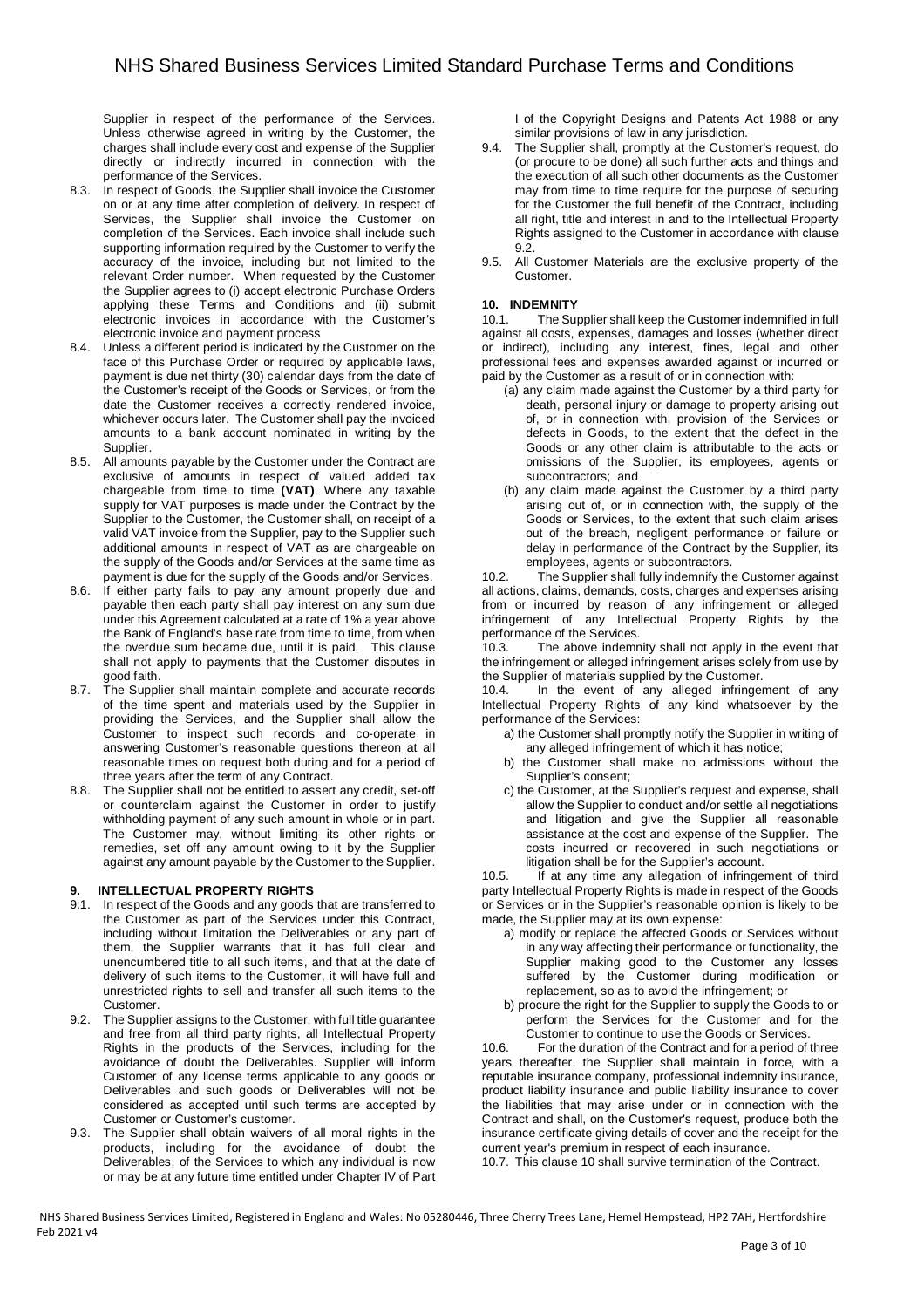## **11. CONFIDENTIAL INFORMATION OF THE PARTIES**

11.1. A party (**Receiving Party**) shall keep in strict confidence all Intellectual Property Rights, technical or commercial know-how, specifications, inventions, processes or initiatives which are of a confidential nature and have been disclosed to the Receiving Party by the other party (**Disclosing Party**), its employees, agents or subcontractors, and any other confidential information concerning the Disclosing Party's (or its customers' or suppliers') business or its products or its services which the Receiving Party may obtain (**Confidential Information**).

11.2. Other than as allowed in this Agreement, Confidential Information is owned by the Disclosing Party and the Receiving Party has no right to use it.

11.3. Subject to clauses 11.4 and 11.5 the Receiving Party agrees:

- (a) to use the Disclosing Party's Confidential Information only in connection with the Receiving Party's performance under this Agreement;
- (b) not to disclose the Disclosing Party's Confidential Information to any third party or to use it to the detriment of the Disclosing Party; and
- (c) to maintain the confidentiality of the Disclosing Party's Confidential Information and to return it immediately on receipt of written demand from the Disclosing Party and/or on expiry or termination of this Agreement.

11.4. The Receiving Party may disclose the Confidential Information of the Disclosing Party to its employees, subcontractors and professional advisers (the Recipients) to the extent necessary for the purposes of this Contract.

11.5. The Receiving Party shall procure that each Recipient is made aware of and complies with all of the Receiving Party's obligations of confidentiality under this Contract as if the Recipient was a party to this Contract.

11.6. The obligations in clauses 11.3 shall not apply to any Confidential Information which:

(a) is in or comes into the public domain other than by breach of this Agreement;

(b) the Receiving Party can show by its records was in its possession before it received it from the Disclosing Party; or

(c) the Receiving Party can prove that it obtained or was able to obtain from a source other than the Disclosing Party without breaching any obligation of confidence.

11.7. The Receiving Party shall indemnify the Disclosing Party and keep the Disclosing Party indemnified against all losses, suffered or incurred by the Disclosing Party as a result of any breach of this clause 11.

11.8. The Parties acknowledge that damages may not be an adequate remedy for any breach of this clause 11 by the Receiving Party, and, in addition to any right to damages, the Disclosing Party shall be entitled to the remedies of injunction, specific performance and other equitable relief for any threatened or actual breach of this clause 11.

11.9. This clause 11 shall survive the expiry or the termination of this Contract for any reason.

## **12. DATA PROTECTION**

The provisions of the Data Processing Annex attached below apply to all Contracts entered into after 25th May 2018.

## **13. TERMINATION**

- 13.1. Without limiting its other rights or remedies, the Customer may terminate the Order and or/Contract with immediate effect by giving written notice to the Supplier if:
	- (a) the Supplier commits a material or persistent breach of the Contract and (if such a breach is remediable) fails to remedy that breach within 30 days of receipt of notice in writing of the breach;
	- (b) the Supplier suspends, or threatens to suspend, payment of its debts or is unable to pay its debts as they fall due or admits inability to pay its debts or (being a company) is deemed unable to pay its debts within the meaning of section 123 of the Insolvency Act 1986 or (being an

individual) is deemed either unable to pay its debts or as having no reasonable prospect of so doing, in either case, within the meaning of section 268 of the Insolvency Act 1986 or (being a partnership) has any partner to whom any of the foregoing apply;

- (c) the Supplier commences negotiations with all or any class of its creditors with a view to rescheduling any of its debts, or makes a proposal for or enters into any compromise or arrangement with its creditors other than (where a company) for the sole purpose of a scheme for a solvent amalgamation of the Supplier with one or more other companies or the solvent reconstruction of the Supplier;
- (d) a petition is filed, a notice is given, a resolution is passed, or an order is made, for or in connection with the winding up of the Supplier (being a company) other than for the sole purpose of a scheme for a solvent amalgamation of the Supplier with one or more other companies or the solvent reconstruction of the Supplier;
- (e) the Supplier (being an individual) is the subject of a bankruptcy petition order;
- (f) a creditor or encumbrancer of the Supplier attaches or takes possession of, or a distress, execution, sequestration or other such process is levied or enforced on or sued against, the whole or any part of its assets and such attachment or process is not discharged within 14 days;
- (g) an application is made to court, or an order is made, for the appointment of an administrator or if a notice of intention to appoint an administrator is given or if an administrator is appointed over the Supplier (being a company);
- (h) a floating charge holder over the assets of the Supplier (being a company) has become entitled to appoint or has appointed an administrative receiver;
- (i) a person becomes entitled to appoint a receiver over the assets of the Supplier or a receiver is appointed over the assets of the Supplier;
- (j) any event occurs, or proceeding is taken, with respect to the Supplier in any jurisdiction to which it is subject that has an effect equivalent or similar to any of the events mentioned in clause 13.1(b) to clause 13.1(i) (inclusive);
- (k) the Supplier suspends or threatens to suspend, or ceases or threatens to cease to carry on, all or a substantial part of its business; or
- (l) the Supplier (being an individual) dies or, by reason of illness or incapacity (whether mental or physical), is incapable of managing his own affairs or becomes a patient under any mental health legislation.

13.2. Without limiting its other rights or remedies, the Customer may terminate the Contract:

- (a) in respect of the supply of Services, by giving the Supplier three months' written notice; and
- (b) in respect of the supply of Goods, with immediate effect by giving written notice to the Supplier, in which case the Customer shall pay the Supplier fair and reasonable compensation for any work in progress on any other Goods at the date of termination but such compensation shall not include loss of anticipated profits or any consequential loss.

13.3. In any of the circumstances in these Conditions in which the Customer may terminate the Contract, where both Goods and Services are supplied, the Customer may instead terminate part of the Contract in respect of the Goods, or in respect of the Services, and the Contract shall continue in respect of the remaining supply.

## **14. CONSEQUENCES OF TERMINATION**

- 14.1 On termination of the Contract or any part of it for any reason:
	- (a) where the Services are terminated, the Supplier shall immediately deliver to the Customer all Deliverables, whether or not then complete, and return all Customer Materials. If the Supplier fails to do so, then the Customer may without limiting its other rights or remedies enter the Supplier's premises and take possession of them. Until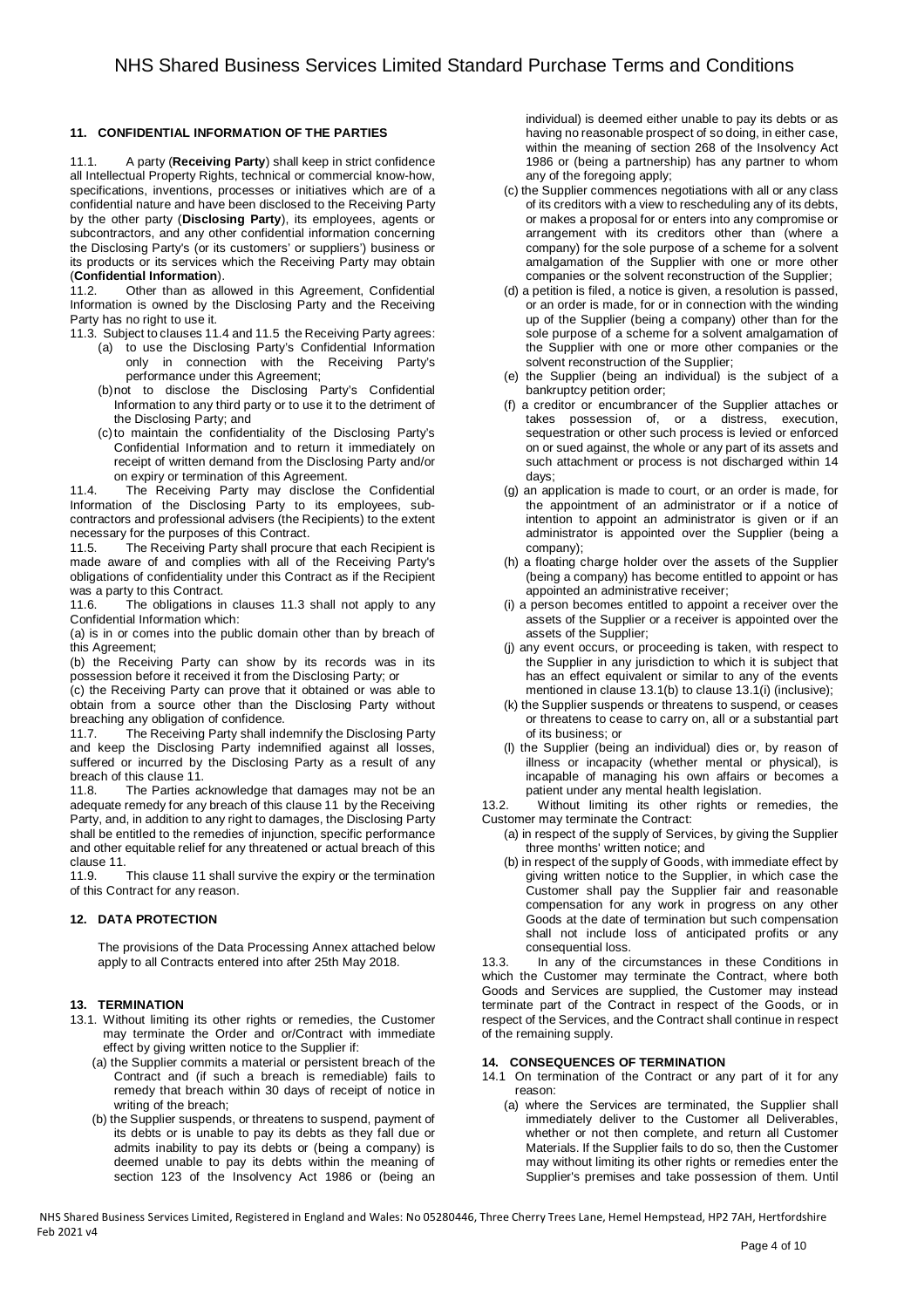they have been returned or delivered, the Supplier shall be solely responsible for their safe keeping and will not use them for any purpose not connected with this Contract;

- (b) the accrued rights and remedies of the parties as at termination shall not be affected, including the right to claim damages in respect of any breach of the Contract which existed at or before the date of termination; and
- (c) clauses which expressly or by implication have effect after termination shall continue in full force and effect.

## **15. NON-SOLICITATION**

During the period during which any Services are being provided under the Contract and for twelve months following termination of such Services for any reason:

- (a) the Supplier will not directly or indirectly solicit, recruit or employ the services of any person engaged by the Customer in the performance of the Services . If the Supplier is in breach of this condition (other than pursuant to the Transfer of Undertakings (Protection of Employment) Regulations 2006 or similar) it shall immediately pay to the Customer a sum equal to the first six months' basic salary of any individual so engaged. Such sum shall be by way of liquidated damages and shall be due and payable immediately upon termination of such individual's engagement with the Customer. For the avoidance of doubt, the engagement by the Supplier of the Customer's personnel as a consequence of any such person responding, otherwise than at the specific request of the Supplier, to a published advertisement shall not constitute a breach of this clause; and
- (b) the Supplier shall not, and shall procure that its personnel, agents and Sub-contractors and their personnel shall not contract or solicit business with any NHS Shared Business Services Client for whom the Services have been supplied (other than any business which the Supplier can evidence was in place between such Client and the Supplier at the date of the Order for the Services).

## **16. SUPPLY CHAIN REQUIREMENTS**

## 16.1. **Compliance with relevant requirements**

The Supplier shall and shall procure that persons associated with it or other persons who are performing services or providing goods in connection with any Contract shall:

(a) comply with all applicable laws, statutes, regulations, and codes relating to

(i) anti-bribery and anti-corruption including but not limited to the Bribery Act 2010; and

(ii) prevention of slavery and human trafficking, including but not limited to the Modern Slavery Act 2015

iii) prevention of crime, including but not limited to Part 3 of the Criminal Finances Act 2017

#### (each **Relevant Requirements**);

(b) not engage in any activity, practice or conduct which would constitute an offence under sections

(i) 1, 2 or 6 of the Bribery Act 2010; or

(ii) 1, 2, 4, or Schedule 1 of the Modern Slavery Act 2015; if carried out in the UK; or

(iii) a UK tax evasion facilitation offence under section 45(1) of the Criminal Finances Act 2017; or

(iv) a foreign tax evasion facilitation offence under section 46(1) of the Criminal Finances Act 2017

- (c) not do, or omit to do, any act that could cause or lead the Customer or its end customer to be in breach of any of the Relevant Requirements;
- (d) either comply with the Customer's policies on (i) anti bribery and (ii) modern slavery (as publicised on the Customer's website from time to time) or have and maintain in place throughout the term of any Contract its own or industry approved policies and procedures, including but not limited to Adequate Procedures under the Bribery Act 2010, 2010 and reasonable prevention procedures under the Criminal Finances Act 2017 to ensure compliance with the Relevant Requirements and will enforce them where appropriate;
- (e) promptly report to the Customer's Legal Director at legal.services@soprasteria.com any request or demand for any undue financial or other advantage of any kind or to facilitate the evasion of tax within the meaning of Part 3 of the Criminal Finances Act 2017 received by the Supplier in connection with the performance of any Contract;
- (f) if requested, provide the Customer with any reasonable assistance, at the Customer's reasonable cost, to enable the Customer to perform any activity required by any relevant government or agency in any relevant jurisdiction for the purpose of compliance with any of the Relevant Requirements;
- (g) within 3 months of the date of any Contract, and annually thereafter, certify to the Customer in writing signed by an officer of the Supplier, compliance with this clause 16 by the Supplier and all persons associated with it as defined under clause 16.6. The Supplier shall provide such supporting evidence of compliance as the Customer may reasonably request.

# 16.2. **Additional audit and record keeping**

- (a) The record keeping, audit and other related terms and obligations set out in clause 8.7 shall equally apply to the Supplier's compliance with this clause 16 and, without limitation, shall extend to all payments made by the Supplier in connection with any Contract.
- (b) The rights of audit granted in this clause 16 shall continue for three years after the term of any Contract.

#### 16.3. **Warranties and representations:**

- The Supplier warrants and represents that:
	- (a) it meets all the minimum provisions of the Customer's "Supplier Code of Conduct". A current version is available at www.soprasteria.co.uk/about-us/working-withsuppliers.
	- (b) neither the Supplier nor any of its officers, employees or other persons associated with it:

(i) has been convicted of any offence involving bribery or corruption or any form of slavery or human trafficking;

(ii) having made reasonable enquiries, so far as it is aware has been or is the subject of any investigation, inquiry or enforcement proceedings by any governmental, administrative or regulatory body regarding any offence or alleged offence under the Relevant Requirements; or

(iii) has been or is listed by any government agency as being debarred, suspended, proposed for suspension or debarment, or otherwise ineligible for participation in government procurement programmes or other government contracts;

(c) The Supplier shall promptly notify the Customer if, at any time during the term of any Contract, its circumstances, knowledge or awareness changes such that it would not be able to repeat the warranties set out in this clause 15 at the relevant time.

#### 16.4. **Subcontracting:**

- (a) The Supplier shall ensure that any person associated with the Supplier who is performing services or providing goods in connection with any Contract does so only on the basis of a written contract which imposes on and secures from such person terms equivalent to those imposed on the Supplier in this clause 16 (**Relevant Terms**). The Supplier shall be responsible for the observance and performance by such persons of the Relevant Terms, and shall be directly liable to the Customer for any breach by such persons of any of the Relevant Terms.
- (b) Any Subcontract shall be recorded in writing and shall include provisions allowing termination of the Subcontract by the Supplier in accordance with clause 16.5(b) and a provision for automatic termination of the Subcontract in the event of, and at the same time as, the termination of any Contract.

#### 16.5. **Enforcement**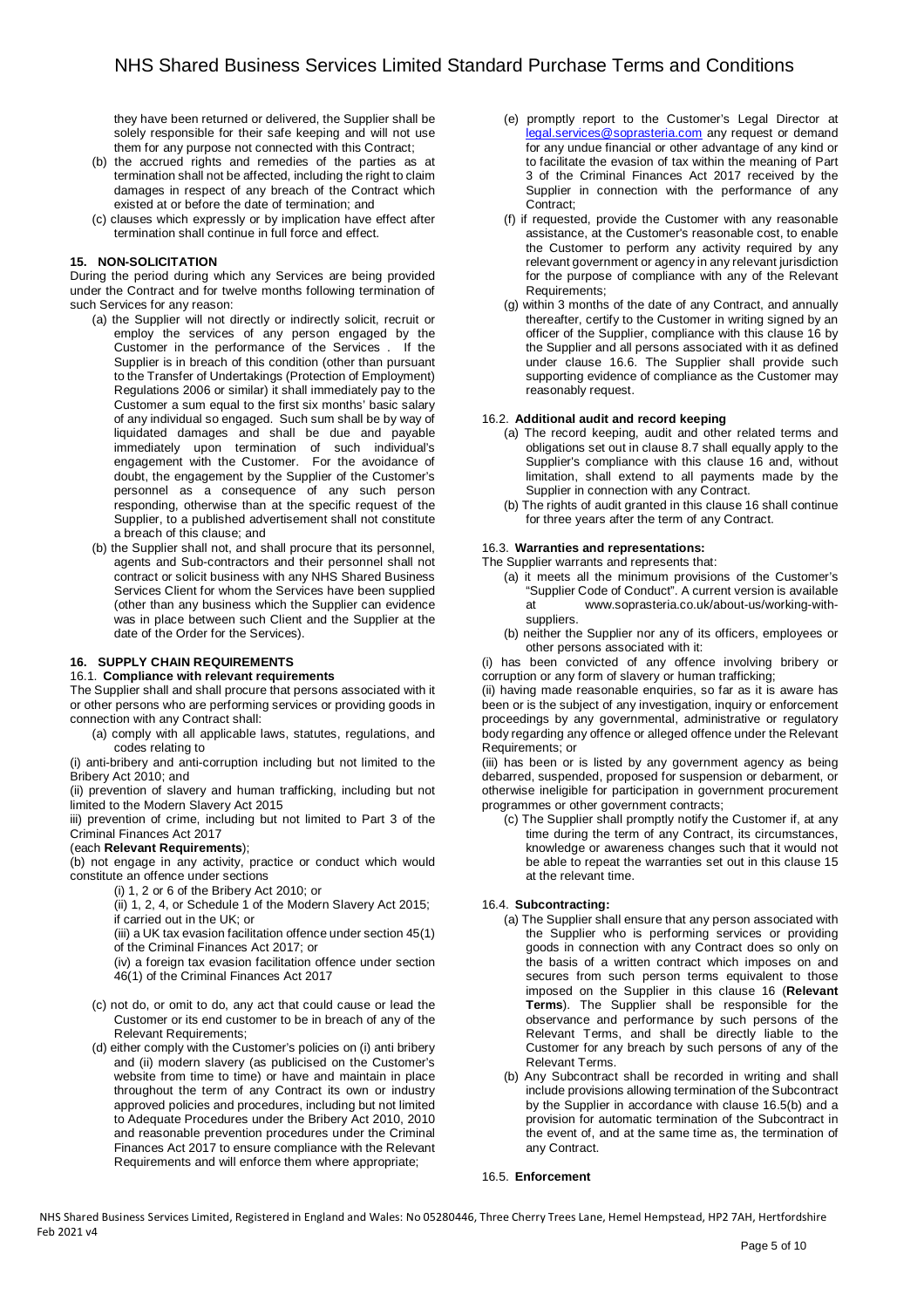- (a) The Supplier shall indemnify the Customer against any losses, liabilities, damages, costs (including but not limited to legal fees) and expenses incurred by, or awarded against, the Customer as a result of any breach of this clause 16by the Supplier or any breach of provisions equivalent to this clause 16 in any Subcontract by any Subcontractor.
- (b) Breach of this clause 16 shall be deemed a material breach incapable of remedy under clause 13.1(a).
- (c) If the Customer is entitled to terminate any Contract for breach of this clause 16, the Supplier shall not be entitled to claim compensation or any further remuneration, regardless of any activities or agreements with additional third parties entered into before termination, and the Customer shall be entitled to reclaim from the Supplier as a debt any amount paid or received by Supplier or its subcontractors under or in connection with such Contract in contravention of this Clause or its equivalent(s).
- (d) Regardless of any other provision in these Conditions, the Customer shall not be obliged to do, or omit to do, anything which would, in its reasonable opinion, put it in breach of any of the Relevant Requirements.

## 16.6. **General**

For the purpose of this clause 16, the meaning of Adequate Procedures and reasonable prevention procedures and whether a person is associated with another person shall be determined (in relation to Bribery) in accordance with section 7(2) of the Bribery Act 2010 (and any guidance issued under section 9 of that Act), and section 8 of that Act respectively and (in relation to facilitating tax evasion) in accordance with any guidance issued under section 47 of the Criminal Finances Act 2017. For the purposes of this clause 16 a person associated with the Supplier includes but is not limited to any subcontractor of the Supplier.

#### **17. ENVIRONMENTAL, SOCIAL AND ECONOMIC SUSTAINABILITY; ETHICAL BUSINESS PRACTICES**

The Supplier shall demonstrate a commitment to, and continual improvement in, the management of environmental, social and economic sustainability, and shall conduct business in an ethical manner. This commitment and continual improvement shall be evidenced by written policies, statements, and reports, and is subject to evaluation and audit by the Customer. The Supplier shall participate in assessments of the Supplier's sustainability and business ethics as required by the Customer. The Supplier shall provide information about and evidence of the Supplier's sustainability and business ethics management as required by the Customer.

## 17.1. **Environmental Sustainability**

Supplier will implement a functioning environmental management system in accordance with ISO 14001 or equivalent. Third-party certification is recommended but not required. Supplier will comply with all EU environmental directives affecting the Goods and/or Services from the date such directives and/or their national implementation become legally enforceable, including, but not limited to, the WEEE (Waste Electrical and Electronic Equipment) Directive (effective August 2005) and the RoHS (Restriction of Hazardous Substances) Directive (full compliances required by July 2006) and the EUP (the setting of eco-design requirements for energy-using products) Directive (2005/32/EC). With respect to the RoHS Directive, Supplier must be able to demonstrate to Customer's satisfaction that no lead, hexavalent chromium, cadmium, mercury or polybrominated biphenyls (PBB)/polybrominated diphenyl ethers (PBDE) are present in any product covered by the ROHS Directive used or provided by the Supplier in providing the Services or any Goods under this Agreement in the EU, except where exemptions allowing the use of such substances apply under applicable law. With respect to WEEE, Supplier must comply in particular but without limitation, with the requirements regarding the marking of products (including any required labels or symbols). Upon request, Supplier will provide Customer with a copy of its plan regarding its implementation and management of the WEEE, RoHS and EUP directives and will ensure that any changes to this plan are provided to Customer within thirty (30) days of the change coming into effect. If the Supplier is providing office ICT equipment for which there is a UK Government Buying Standard, the Supplier shall provide equipment that meets the minimum mandatory requirements within the Government Buying Standard for the equipment's category. Upon request the Supplier will provide evidence of its products' compliance with Government Buying Standards.

## 17.2. **Equality, Diversity & Inclusion**

Supplier will employ workers on the basis of their ability to do the job and not on the basis of their personal characteristics or beliefs. Supplier will ensure it does not unlawfully discriminate against staff because of their actual or perceived gender, gender reassignment, sexual orientation, marital or civil partner status, pregnancy or maternity, race, colour, nationality, ethnic or national origin, religion or belief, disability or age (the '**protected characteristics**'). Supplier will have an up-to-date equality, diversity and inclusion policy. Supplier will demonstrate continual improvement in its management equality, diversity and inclusion.

## 17.3. **Human Rights, Labour Rights & Modern Slavery**

Supplier will assure that Goods (including parts) will not be produced, manufactured, mined, or assembled with the use of forced, prison, or indentured labour, including debt bondage, or with the use of illegal child labour in violation of International Labour Conventions for minimum age (ILO-C138) and child labour (ILO-C182). If Supplier recruits contract workers, the Supplier will pay agency recruitment commissions, will not require workers to remain in employment for any period of time against their will, and will not impose any early termination penalties on workers. If Supplier provides housing or eating facilities, the Supplier will assure the facilities are operated and maintained in a safe, sanitary and dignified manner. Supplier will, including managing operations so levels of overtime do not create inhumane working conditions. Supplier will pay workers at least the minimum legal wage, or where no wage laws exist, the local industry standard. Payment of Supplier's workers of a Living Wage is recommended, but not required. Supplier will assure that workers are free to join, or refrain from joining, associations of their own choosing, unless otherwise prohibited by law. Supplier will not routinely require workers to work in excess of six (6) consecutive days without a rest day. Supplier will comply with the terms of this Clause 17 together with all laws and regulations applicable in the country in which the Order was placed. Supplier will put in place the necessary measures, including policy, governance and audits to ensure no forms of slavery or human trafficking exist within its own operations or within those of its suppliers and business partners, and that it complies with the Modern Slavery Act 2015.

## 17.4. **Health & Safety**

Supplier will have a health and safety policy, processes, procedures and governance in place to ensure it operates safe, healthy and fair working environments. Supplier will conduct periodic audits of its policy, processes, procedures and governance to ensure they remain effective. For suppliers whose operations require more dangerous kinds of work to be undertaken by employees, the Customer recommends certification to ISO18001 (Health & Safety), but this is not required.

## 17.5. **Workforce skills & professional development**

Supplier shall have practices in place to support the development of the skills of its workforce in line with its business needs. Supplier shall have practices in place to provide performance reviews for employees to enable them to develop their skills and careers.

## 17.6. **Ethical Business Practices**

The Customer is committed to operating ethically. The Customer will not do business with any entity or person where the Customer believes that improper or unethical practices are involved. The Customer expects its Suppliers to abide by this policy and not to have a relationship with another entity or person, or engage in any activity that results or may result in a conflict of interest, or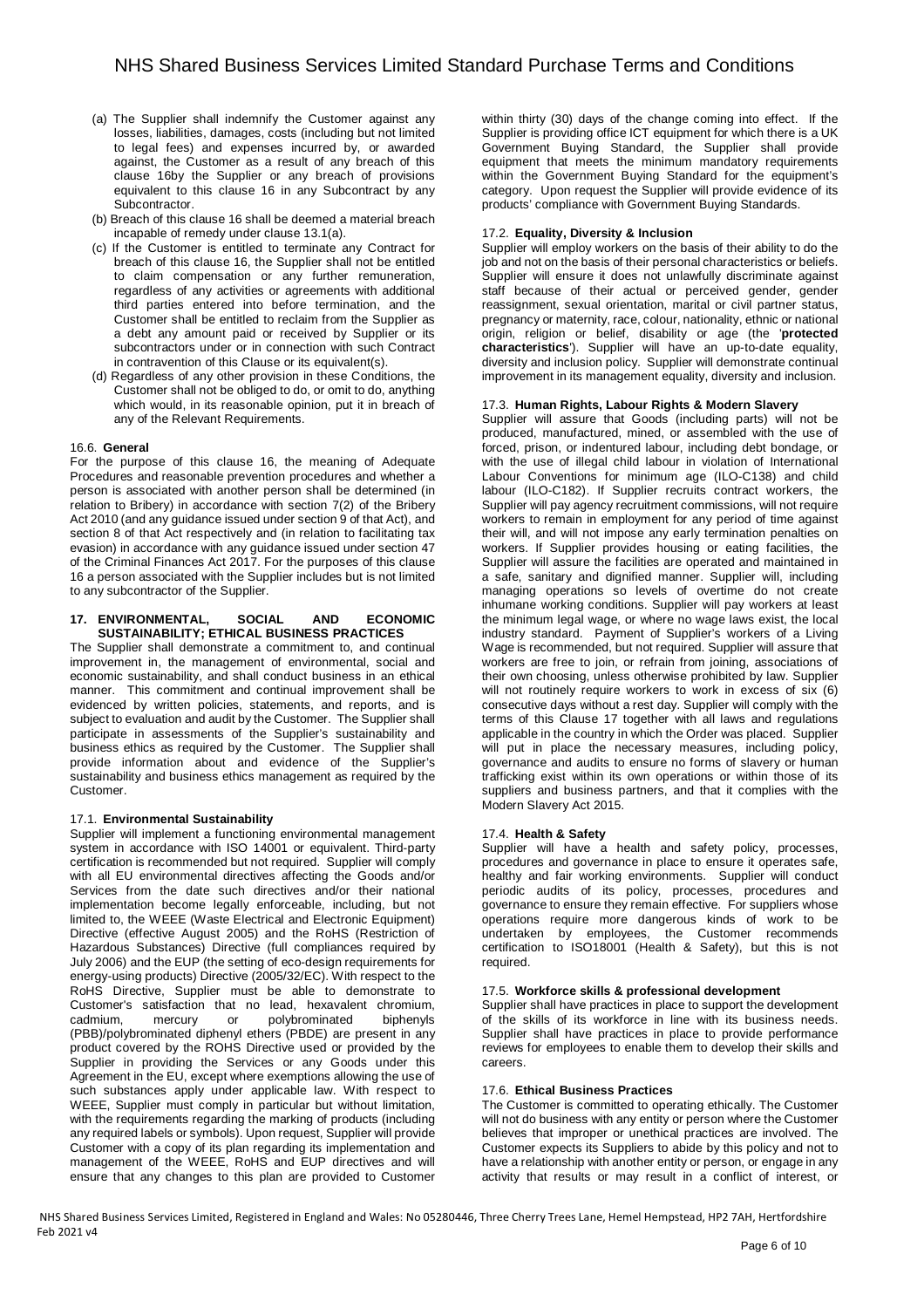embarrassment to the Customer, or harm to the Customer's reputation. The Supplier agrees to perform the Services and/or provide the Goods with the highest ethical standards. The Supplier will: (a) maintain transparency and accuracy in corporate record keeping; (b) act lawfully and with integrity in handling competitive data, proprietary information and other intellectual property; and (c) comply with legal requirements regarding fair competition and antitrust, and accurate and truthful marketing.

17.7. **Supplier's Supply Chain** The Customer is committed to maintaining a sustainable supply chain, and therefore requires the Supplier to monitor and manage the sustainability of its supply chain. The Supplier shall show evidence that it is working to improve the sustainability of its supply chain, either by encouraging its suppliers to improve, selecting more sustainable suppliers, or both.

## **18. DATA PROTECTION**.

The provisions of the Data Processing Annex attached below apply to all Contracts entered into after 25th May 2018.

## **19. INFOSEC**

In the event that the Supplier is required by the Customer to remove existing equipment then the Supplier shall permanently remove Customer labels, tags and/or other identifying marks and wipe clean or destroy all data contained on all equipment, including without limitation, any data contained on internal or external drives, discs or accompanying media. The Supplier will test all equipment and the associated discs, drives and media to verify that the required data removal process was successfully completed in line with the latest HMG Infosec Standards. Any disks, drives or media that cannot be successfully cleared are to be permanently destroyed by pulverising or shredding the device. The Supplier shall provide certification that the data has been destroyed.

## **20. GENERAL**

20.1. **Force majeure:** Neither party shall be liable to the other as a result of any delay or failure to perform its obligations under the Contract if and to the extent such delay or failure is caused by an event or circumstance which is beyond the reasonable control of that party which by its nature could not have been foreseen by such a party or if it could have been foreseen was unavoidable. If such event or circumstances prevent the Supplier from supplying the Goods and/or Services for more than four weeks, the Customer shall have the right, without limiting its other rights or remedies, to terminate this Contract with immediate effect by giving written notice to the Supplier.

## 20.2. **Assignment and subcontracting**:

- (a) The Supplier shall not assign, transfer, charge, subcontract or deal in any other manner with all or any of its rights or obligations under the Contract without the prior written consent of the Customer.
- (b) The Customer may at any time assign, transfer, charge, subcontract, or deal in any other manner with all or any of its rights under the Contract and may subcontract or delegate in any manner any or all of its obligations under the Contract to any third party or agent.

## 20.3. **Notices**:

- (a) Any notice or other communication required to be given to a party under or in connection with this Contract shall be in writing and shall be delivered to the other party personally or sent by prepaid first-class post, recorded delivery or by commercial courier, at its registered office (if a company) or (in any other case) its principal place of business, or sent by fax to the other party's main fax number.
- (b) Any notice or communication shall be deemed to have been duly received if delivered personally, when left at the address referred to above or, if sent by prepaid first-class post or recorded delivery, at 9.00 am on the second Business Day after posting, or if delivered by commercial courier, on the date and at the time that the courier's

delivery receipt is signed, or if sent by fax, on the next Business Day after transmission.

(c) This clause 20.3 shall not apply to the service of any proceedings or other documents in any legal action. For the purposes of this clause, "writing" shall not include emails and for the avoidance of doubt notice given under this Contract shall not be validly served if sent by e-mail.

## 20.4. **Waiver and cumulative remedies**:

- (a) A waiver of any right under the Contract is only effective if it is in writing and shall not be deemed to be a waiver of any subsequent breach or default. No failure or delay by a party in exercising any right or remedy under the Contract or by law shall constitute a waiver of that or any other right or remedy, nor preclude or restrict its further exercise. No single or partial exercise of such right or remedy shall preclude or restrict the further exercise of that or any other right or remedy.
- (b) Unless specifically provided otherwise, rights arising under the Contract are cumulative and do not exclude rights provided by law.

## 20.5. **Severance**:

- (a) If a court or any other competent authority finds that any provision (or part of any provision) of the Contract is invalid, illegal or unenforceable, that provision or partprovision shall, to the extent required, be deemed deleted, and the validity and enforceability of the other provisions of the Contract shall not be affected.
- (b) If any invalid, unenforceable or illegal provision of the Contract would be valid, enforceable and legal if some part of it were deleted, the provision shall apply with the minimum modification necessary to make it legal, valid and enforceable.

20.6. **No partnership**: Nothing in the Contract is intended to, or shall be deemed to, constitute a partnership or joint venture of any kind between any of the parties, nor constitute any party the agent of another party for any purpose. No party shall have authority to act as agent for, or to bind, the other party in any way.

20.7. **Third parties**: A person who is not a party to the Contract (other than an end customer of the Customer) shall not have any rights under or in connection with it.

20.8. **Variation**: Any variation, including any additional terms and conditions, to the Contract shall only be binding when agreed in writing and signed by the Customer.

Governing law and jurisdiction: The Contract, and any dispute or claim arising out of or in connection with it or its subject matter or formation (including non-contractual disputes or claims), shall be governed by, and construed in accordance with the laws of England and Wales, and the parties irrevocably submit to the exclusive jurisdiction of the courts of England and Wales.

## **DATA PROCESSING ANNEX**

## **IN THIS DATA PROCESSING ANNEX:**

**Law** : means any law, subordinate legislation within the meaning of Section 21(1) of the Interpretation Act 1978, bye-law, enforceable right within the meaning of Section 2 of the European Communities Act 1972, regulation, order, regulatory policy, mandatory guidance or code of practice, judgment of a relevant court of law, or directives or requirements with which the Supplier is bound to comply;

**Supplier Personnel** : means all directors, officers, employees, agents, consultants. contractors and suppliers of the Supplier and/or of any Sub-processor engaged in the Processing of Personal Data under these Conditions.

## **DEFINITIONS:**

#### **Data Protection Legislation** :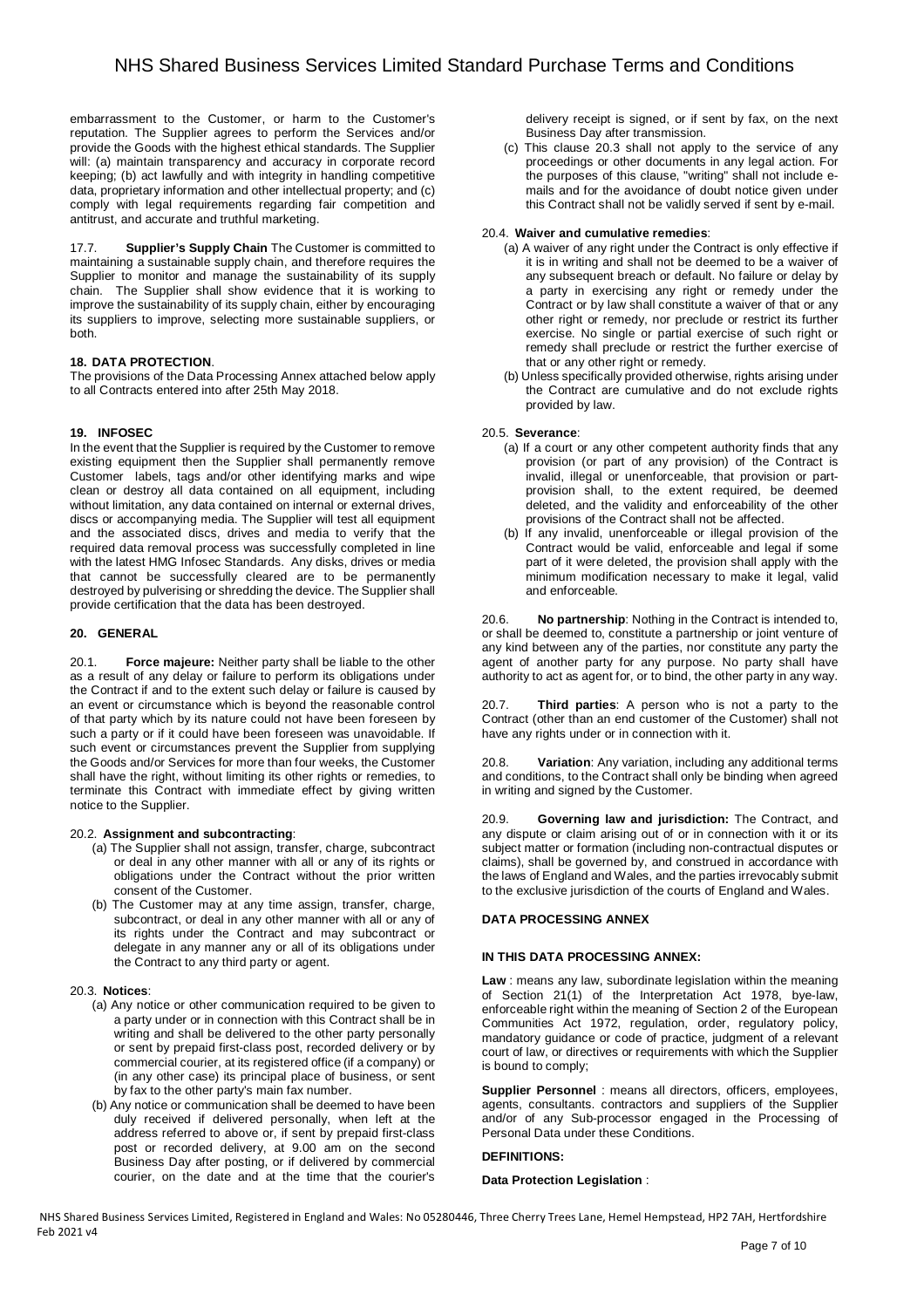- (i) the GDPR, the LED and any applicable national implementing Laws as amended from time to time
- (ii) the DPA 2018 to the extent that it relates to processing of personal data and privacy;
- (iii) all applicable Law about the processing of personal data and privacy;

**Data Protection Impact Assessment** : an assessment by the Customer or its Client as Controller of the impact of the envisaged processing on the protection of Personal Data.

**Process, Controller**, **Processor** , **Data Subject** , **Personal Data**  , **Personal Data Breach** , **Data Protection Officer** take the meaning given in the GDPR.

**Data Loss Event** : any event that results, or may result, in unauthorised access to Personal Data held by the Supplier under this Agreement, and/or actual or potential loss and/or destruction of Personal Data in breach of this Agreement, including any Personal Data Breach.

**Data Subject Access Request** : a request made by, or on behalf of, a Data Subject in accordance with rights granted pursuant to the Data Protection Legislation to access their Personal Data.

**DPA 2018** : Data Protection Act 2018

**GDPR** : the General Data Protection Regulation (Regulation (EU) 2016/679)

**LED** : Law Enforcement Directive (Directive (EU) 2016/680)

**Protective Measures** : appropriate technical and organisational measures taking into account the level of damage and/or distress that a Data Subject might suffer resulting from any accidental or unlawful destruction, loss, alteration, unauthorised disclosure of, or access to personal data transmitted stored or otherwise processed, which may include: pseudonymising and encrypting Personal Data, ensuring confidentiality, integrity, availability and resilience of systems and services, ensuring that availability of and access to Personal Data can be restored in a timely manner after an incident, and regularly assessing and evaluating the effectiveness of the such measures adopted by it.

**Sub-processor** : any third Party appointed to process Personal Data on behalf of the Supplier.

**Processing Schedule**: the statement in the requirement for services setting out the following information as required by the GDPR: Subject Matter of the Processing; Duration of the Processing; Nature and purposes of the Processing; Type(s) of Personal Data; Categories of Data Subject; Plan for return or destruction; and Instructions of the Data Controller

## **1. DATA PROTECTION**

- 1.1 This Data Processing Annex applies if and to the extent Supplier Processes Customer's Personal Data in the course of providing the Services.
- 1.2 Where clause 1.1 of this Annex does not apply but the Supplier Processes Personal Data:
	- (a) limited to business contact details of the Customer's personnel (employees, agents and subcontractors);
	- (b) for purposes limited to its administration of a contract with the Customer which does not otherwise involve Processing of Personal Data;

it will do so as Controller strictly in accordance with Data Protection Legislation and Law.

- 1.3 Supplier represents, warrants and undertakes that it will take all measures required of it to ensure that processing by it under this Data Processing Annex will comply with the requirements of the Data Protection Legislation and Law.
- 1.4 The Parties acknowledge that for the purposes of the Data Protection Legislation, the Customer is the Controller and the

Supplier is the Processor of the Personal Data listed in the Processing Schedule. The only processing of such Data that the Supplier is authorised to do is listed in the Processing Schedule and may not be determined by the Supplier.

- 1.5 The Supplier shall notify Customer immediately if it considers that any of the Customer's instructions infringe the Data Protection Legislation.
- 1.6 The Supplier shall provide all reasonable assistance to Customer and its Client in the preparation of any Data Protection Impact Assessment prior to commencing any processing. Such assistance may, at the discretion of Customer or its Client, include:
	- (a) a systematic description of the envisaged processing operations and the purpose of the processing;
	- (b) an assessment of the necessity and proportionality of the processing operations in relation to the Services;
	- (c) an assessment of the risks to the rights and freedoms of Data Subjects; and
	- (d) the measures envisaged to address the risks, including safeguards, security measures and mechanisms to ensure the protection of Personal Data.
- 1.7 Where the Supplier obtains or collects any Personal Data on behalf of the Customer it shall (and shall procure that any Sub-processor shall)
	- (a) ensure that the data can be lawfully processed, by all recipients in accordance with this Data Processing Annex and that the information required by the Data Protection Legislation is provided to the Data Subjects in the form of a data protection notice.
	- (b) where applicable, ensure that its collection process obtains all necessary consents for the processing of Personal Data and evidence of such consents, and that such consents meet the standards set out in Article 7 of the GDPR. Such data protection notice, consent wording and method for evidencing such consents is to be agreed with Customer in writing in advance. The Supplier shall not (and shall procure that any Sub-Supplier shall not) modify or alter the form of these agreed words or methods in any way without the prior written consent of Customer. Where the Supplier is obtaining consent on behalf of the Customer, it shall (unless otherwise agreed with Customer) also be responsible for implementing mechanisms to meet the requirement of Article 7(3) of GDPR to make it as easy to withdraw consent as it is to give consent.
- 1.8 In relation to any Personal Data processed in connection with the Services the Supplier shall:
	- (a) process that Personal Data only in accordance with the Processing Schedule, unless the Supplier is required to do otherwise by Law. If it is so required the Supplier shall promptly notify Customer before processing the Personal Data unless prohibited by Law;
	- (b) ensure that it has in place Protective Measures, which have been reviewed and approved by Customer as appropriate to protect against a Data Loss Event having taken account of the:
		- (i) nature of the data to be protected;
		- (ii) harm that might result from a Data Loss Event;
		- (iii) state of technological development; and
		- (iv) cost of implementing any measures;
	- (c) ensure that :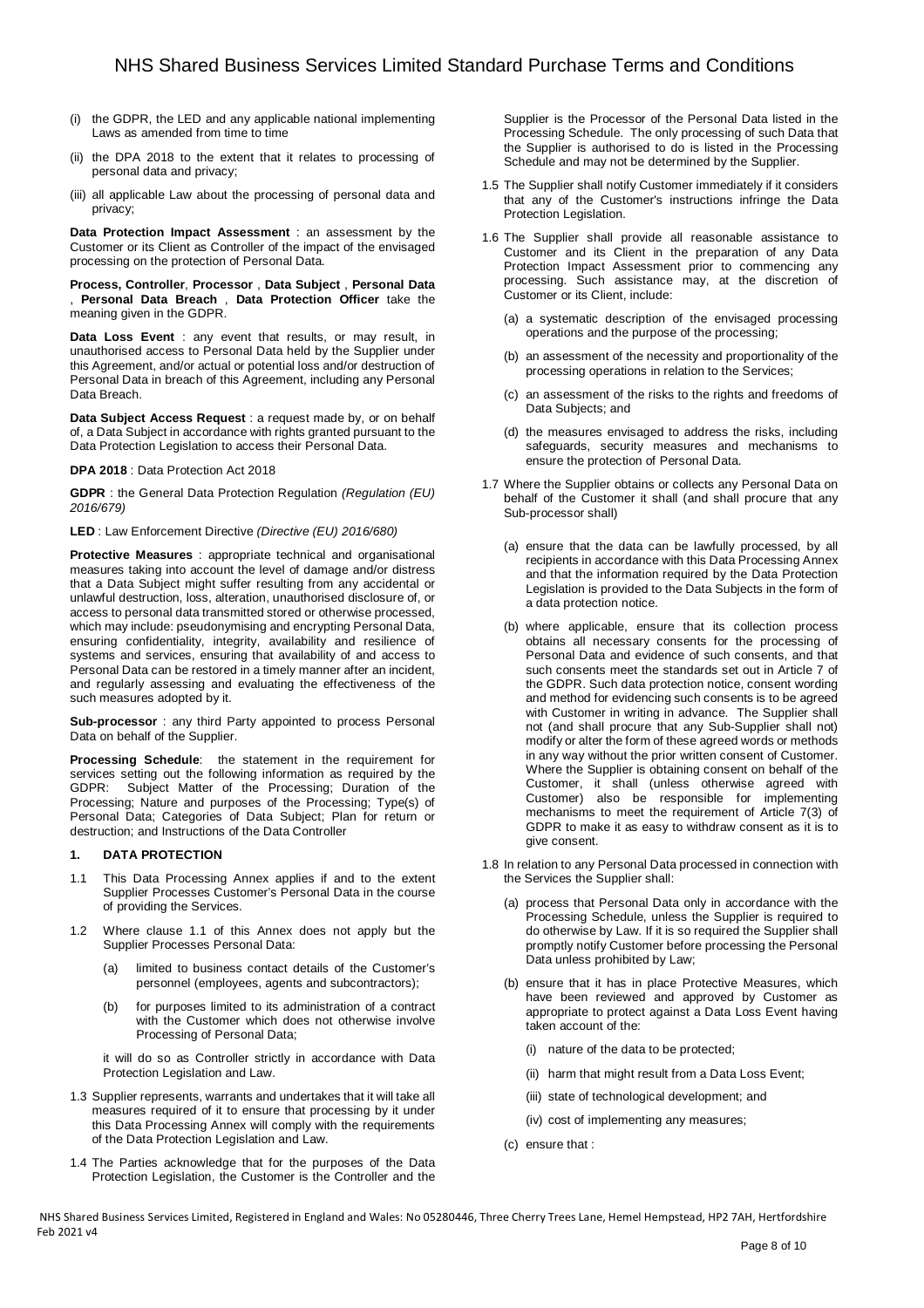- (i) the Supplier Personnel do not process Personal Data except in accordance with this Data Processing Annex and the Processing Schedule;
- (ii) it takes all reasonable steps to ensure the reliability and integrity of any Supplier Personnel who have access to the Personal Data and ensure that they:
	- (A) are aware of and comply with the Supplier's duties under this Data Processing Annex in respect of the Processing of Personal Data;
	- (B) are subject to appropriate confidentiality undertakings with the Supplier or any Sub-processor;
	- (C) are informed of the confidential nature of the Personal Data and do not publish, disclose or divulge any of the Personal Data to any third Party unless directed in writing to do so by Customer or as otherwise permitted by Data Processing Annex; and
	- (D) have undergone and regularly refresh adequate training in the use, care, protection and handling of Personal Data; and
- (d) not transfer Personal Data outside of the EU unless the prior written consent of Customer and/or the Client has been obtained and the following conditions are fulfilled:
	- (i) the Customer or the Supplier has provided appropriate safeguards in relation to the transfer (whether in accordance with GDPR Article 46 or LED Article 37) as determined by the Customer;
	- (ii) the Data Subject has enforceable rights and effective legal remedies;
	- (iii) the Supplier complies with its obligations under the Data Protection Legislation by providing an adequate level of protection to any Personal Data that is transferred (or, if it is not so bound, uses its best endeavours to assist Customer and the Client in meeting their obligations); and
	- (iv) the Supplier complies with any instructions notified to it in advance by Customer with respect to the processing of the Personal Data;
- (e) on termination of the Services at the written direction of Customer delete or return the relevant Personal Data (and any copies of it together with any encryption keys or other means required to enable Customer and the Customer to Process the Personal Data) to the Customer or its Client unless the Supplier is required by Law to retain the Personal Data.
- 1.9 Subject to clause 1.10 of this Annex, the Supplier shall notify Customer immediately if it:
	- (a) receives a Data Subject Access Request (or purported Data Subject Access Request):
	- (b) receives a request to rectify, block or erase any Personal Data;
	- (c) receives any other request, complaint or communication relating to either Party's obligations under the Data Protection Legislation;
	- (d) receives any communication from the Information Commissioner or any other regulatory authority in connection with Personal Data processed under this Agreement
	- (e) receives a request from any third Party for disclosure of Personal Data where compliance with such request is required or purported to be required by Law; or
	- (f) becomes aware of a Data Loss Event

in each case related to Personal Data Processed by it under this Data Processing Annex.

- 1.10 The Supplier's obligation to notify under clause 1.9 of this Annex shall include the provision of further information to Customer in phases, as details become available and without the need for Customer to make a request.
- 1.11 Where the Supplier becomes aware of a Data Loss Event the notification under Clause 1.9 of this Annex will at a minimum:
	- (a) describe the nature of the personal data breach including where possible, the categories and approximate number of data subjects concerned and the categories and approximate number of personal data records concerned;
	- (b) describe the likely consequences of the personal data breach;
	- (c) describe the measures taken or proposed to be taken by the Supplier to address the personal data breach, including, where appropriate, measures to mitigate its possible adverse effects. The Supplier shall take such measures without delay.
- 1.12 Taking into account the nature of the processing, the Supplier shall provide Customer and the Customer with full assistance in relation to either Party's obligations under Data Protection Legislation and in respect of any complaint, communication or request referred to in clause 1.9 of this Annex (and insofar as possible within the timescales reasonably required by Customer to enable Customer and the Customer to comply with Data Protection Legislation) including by promptly providing:
	- (a) Customer with full details and copies of the complaint, communication or request;
	- (b) such assistance as is reasonably requested by Customer to enable Customer and the Customer to comply with a Data Subject Access Request within the relevant timescales set out in the Data Protection Legislation;
	- (c) Customer, at its request, with any Personal Data it holds in relation to a Data Subject;
	- (d) assistance as requested by Customer and the Customer following any Data Loss Event;
	- (e) assistance as requested by Customer and the Customer with respect to any request from the Information Commissioner's Office, or any consultation by the Customer with the Information Commissioner's Office.
- 1.13 The Supplier shall maintain complete and accurate records and information to demonstrate its compliance with this Data Processing Annex (including but not limited to the record of processing required by Article 30 GDPR). This requirement does not apply where the Supplier employs fewer than 250 staff, unless:
	- (a) the processing is not occasional;
	- (b) the processing includes special categories of data as referred to in Article 9 (1) of the GDPR or Personal Data relating to criminal convictions and offences referred to in Article 10 of the GDPR; and
	- (c) the processing is likely to result in a risk to the rights and freedoms of Data Subjects.
- 1.14 The Supplier shall permit Customer and the Customer or a designated auditor to carry out periodic audits and/or inspections of its Data Processing activity, subject to appropriate confidentiality provisions, to reasonable notice and to the audit being carried out within normal working hours unless required as a matter of urgency, for example in connection with a Data Loss Event.
- 1.15 The Supplier shall designate a Data Protection Officer if required by the Data Protection Legislation.